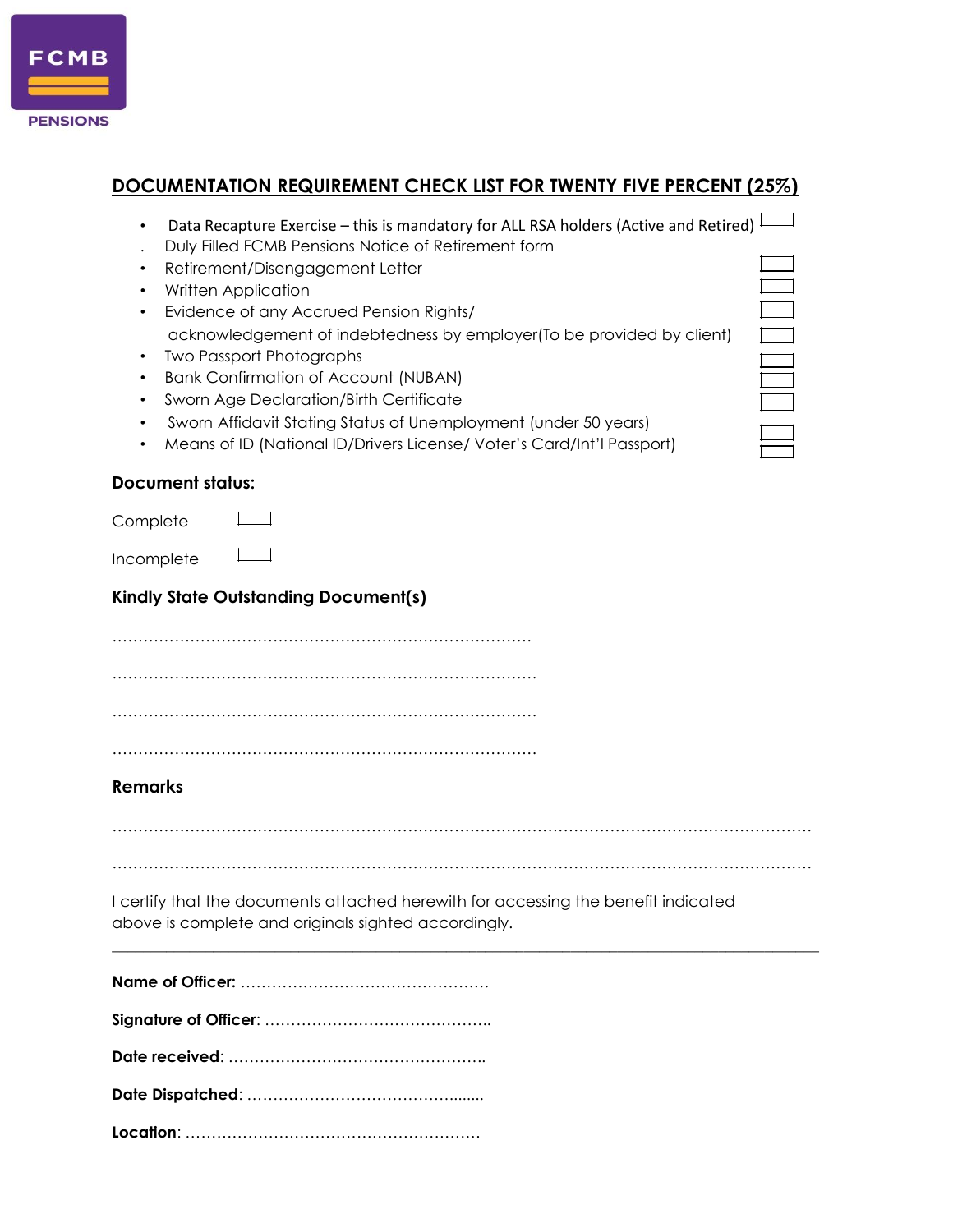

# **DOCUMENTATION REQUIREMENT CHECK LIST FOR ENBLOC PAYMENT**

|   | Data Recapture Exercise - this is mandatory for ALL RSA holders (Active and Retired) |  |
|---|--------------------------------------------------------------------------------------|--|
|   | Duly Filled FCMB Pensions Notice of Retirement form                                  |  |
|   | Retirement/Disengagement Letter                                                      |  |
|   | Written Application                                                                  |  |
|   | Last Pay slip                                                                        |  |
| ٠ | Evidence of any Accrued Pension Rights/                                              |  |
|   | acknowledgement of indebtedness by employer (To be provided by client)               |  |
|   | <b>Two Passport Photographs</b>                                                      |  |
|   | <b>Bank Confirmation of Account (NUBAN)</b>                                          |  |
|   | Sworn Age Declaration/Birth Certificate                                              |  |
|   | Means of ID (National ID/Drivers License/ Voter's Card/Int'l Passport)               |  |
|   |                                                                                      |  |

#### **Document status:**

**Complete** 

Incomplete

### **Kindly State Outstanding Document(s)**

 $\Box$ 

……………………………………………………………………… ………………………………………………………………………. ………………………………………………………………………. ……………………………………………………………………….

### **Remarks**

……………………………………………………………………………………………………………………… ………………………………………………………………………………………………………………………

\_\_\_\_\_\_\_\_\_\_\_\_\_\_\_\_\_\_\_\_\_\_\_\_\_\_\_\_\_\_\_\_\_\_\_\_\_\_\_\_\_\_\_\_\_\_\_\_\_\_\_\_\_\_\_\_\_\_\_\_\_\_\_\_\_\_\_\_\_\_\_\_\_\_\_\_\_\_\_\_\_\_\_\_\_\_\_\_\_\_\_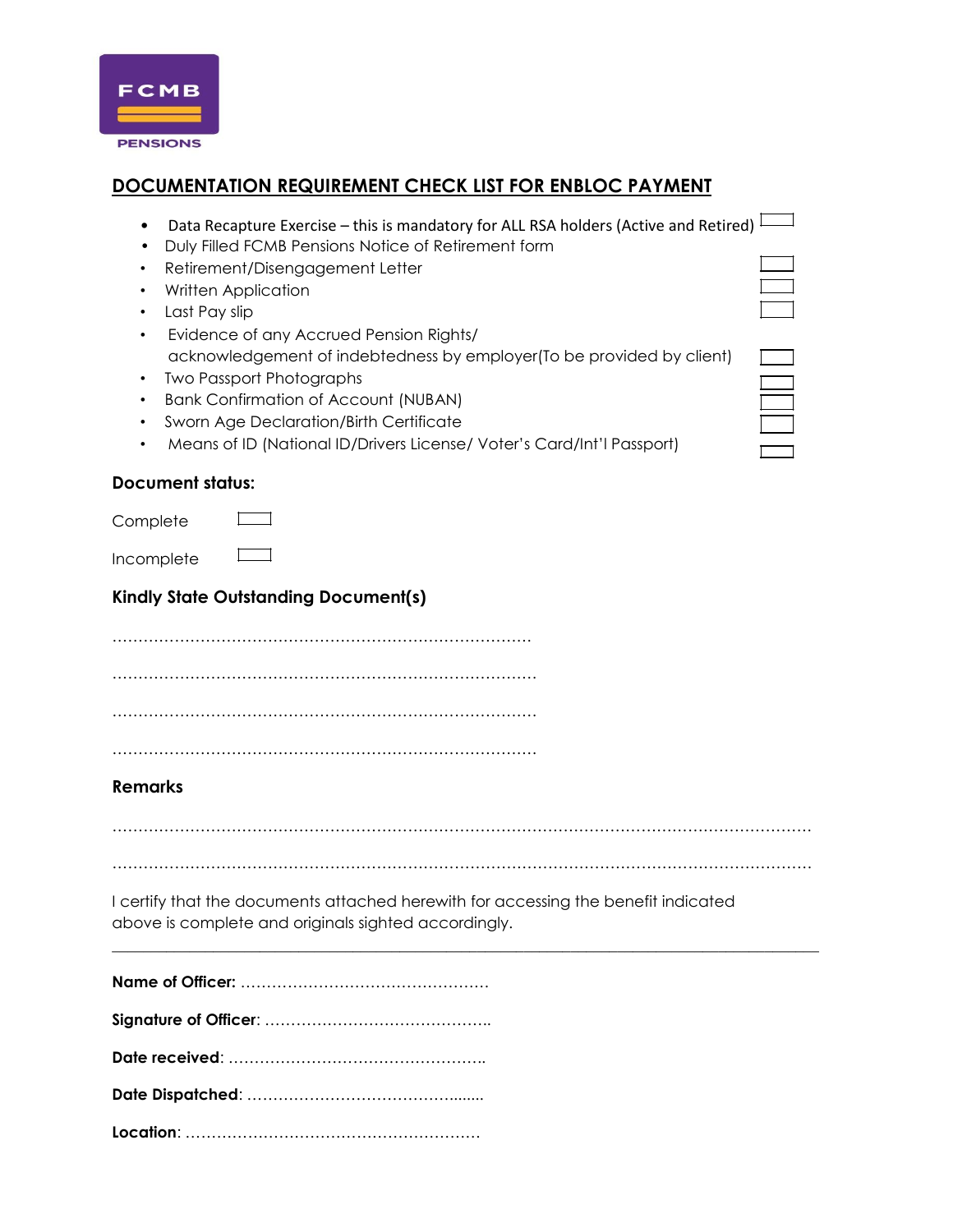

# **DOCUMENTATION REQUIREMENT CHECK LIST FOR EXPATRIATES**

|  | Data Recapture Exercise – this is mandatory for ALL RSA holders (Active and Retired |  |
|--|-------------------------------------------------------------------------------------|--|
|--|-------------------------------------------------------------------------------------|--|

- Duly Filled FCMB Pensions Notice of Retirement form
- Retirement/Disengagement Letter
- Written Application
- Evidence of any Accrued Pension Rights/ acknowledgement of indebtedness by employer(To be provided by client)
- Two Passport Photographs
- Bank Confirmation of Account (NUBAN)
- Sworn Age Declaration/Birth Certificate
- Letter from Employer stating client's wish to go back to home country
- Letter from Embassy stating client's wish to go back to home country
- Means of ID (National ID/Drivers License/ Voter's Card/Int'l Passport)

#### **Document status:**

| Complete |  |
|----------|--|
|          |  |

Incomplete

### **Kindly State Outstanding Document(s)**

……………………………………………………………………… ………………………………………………………………………. ………………………………………………………………………. ……………………………………………………………………….

### **Remarks**

……………………………………………………………………………………………………………………… ………………………………………………………………………………………………………………………

I certify that the documents attached herewith for accessing the benefit indicated above is complete and originals sighted accordingly.

\_\_\_\_\_\_\_\_\_\_\_\_\_\_\_\_\_\_\_\_\_\_\_\_\_\_\_\_\_\_\_\_\_\_\_\_\_\_\_\_\_\_\_\_\_\_\_\_\_\_\_\_\_\_\_\_\_\_\_\_\_\_\_\_\_\_\_\_\_\_\_\_\_\_\_\_\_\_\_\_\_\_\_\_\_\_\_\_\_\_\_

| l |                          |
|---|--------------------------|
|   | $\sim$                   |
|   | $\Box$                   |
|   |                          |
|   |                          |
|   | $\overline{\phantom{1}}$ |
|   | <u>in a</u>              |
|   |                          |
|   |                          |
|   |                          |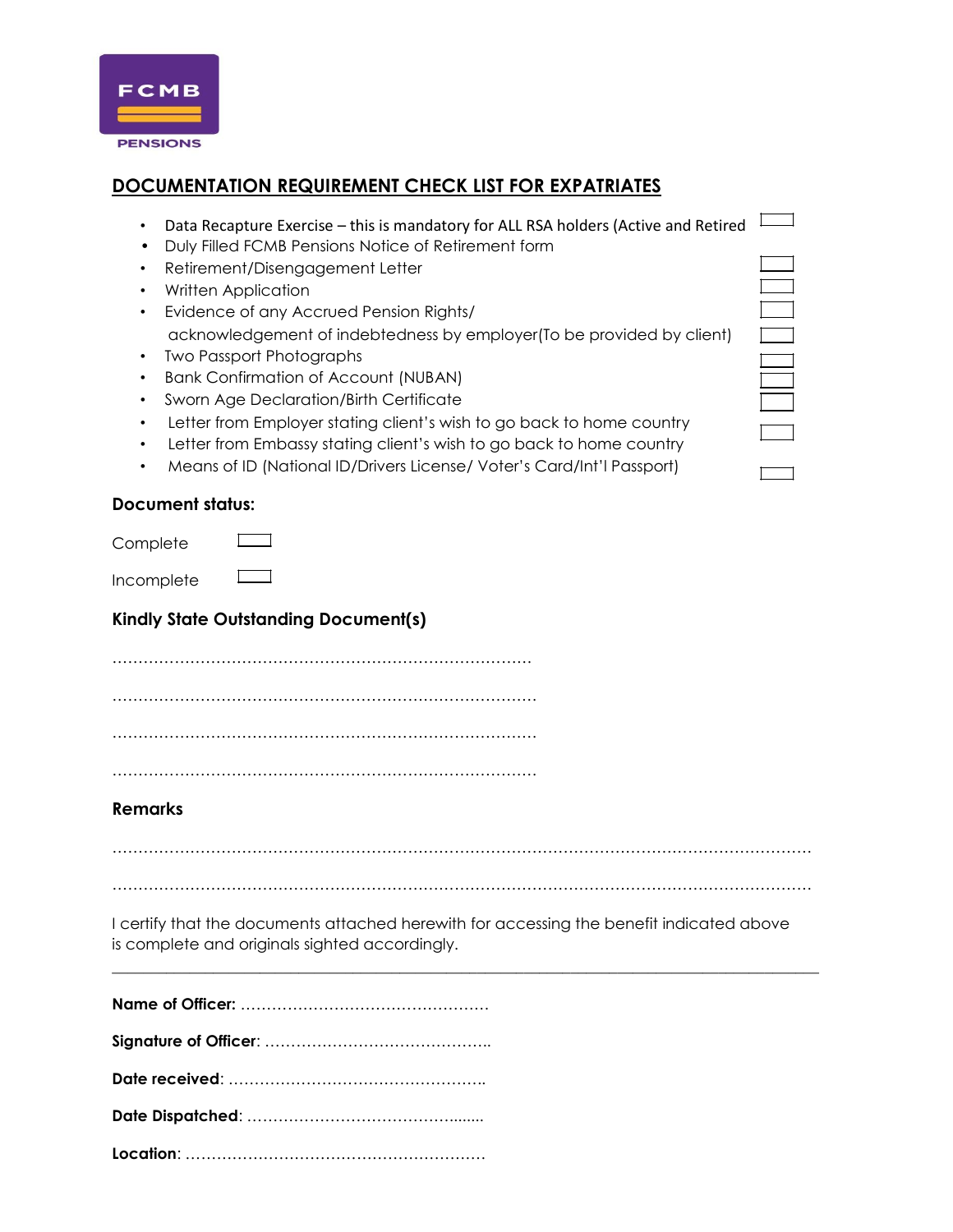

## **DOCUMENTATION REQUIREMENT CHECK LIST FOR NSITF PAYMENT**

| Data Recapture Exercise - this is mandatory for ALL RSA holders (Active and Retired<br>Duly Filled FCMB Pensions Notice of Retirement form |  |
|--------------------------------------------------------------------------------------------------------------------------------------------|--|
| Retirement/Disengagement Letter                                                                                                            |  |
| <b>Written Application</b>                                                                                                                 |  |
| Evidence of any Accrued Pension Rights/                                                                                                    |  |
| acknowledgement of indebtedness by employer (To be provided by client)                                                                     |  |
| <b>Two Passport Photographs</b>                                                                                                            |  |
| <b>Bank Confirmation of Account (NUBAN)</b>                                                                                                |  |
| Sworn Age Declaration/Birth Certificate                                                                                                    |  |
| Means of ID (National ID/Drivers License/ Voter's Card/Int'l Passport)                                                                     |  |

### **Document status:**

| Complete   |  |
|------------|--|
| Incomplete |  |

# **Kindly State Outstanding Document(s)**

……………………………………………………………………… ………………………………………………………………………. ………………………………………………………………………. ……………………………………………………………………….

### **Remarks**

……………………………………………………………………………………………………………………… ………………………………………………………………………………………………………………………

\_\_\_\_\_\_\_\_\_\_\_\_\_\_\_\_\_\_\_\_\_\_\_\_\_\_\_\_\_\_\_\_\_\_\_\_\_\_\_\_\_\_\_\_\_\_\_\_\_\_\_\_\_\_\_\_\_\_\_\_\_\_\_\_\_\_\_\_\_\_\_\_\_\_\_\_\_\_\_\_\_\_\_\_\_\_\_\_\_\_\_